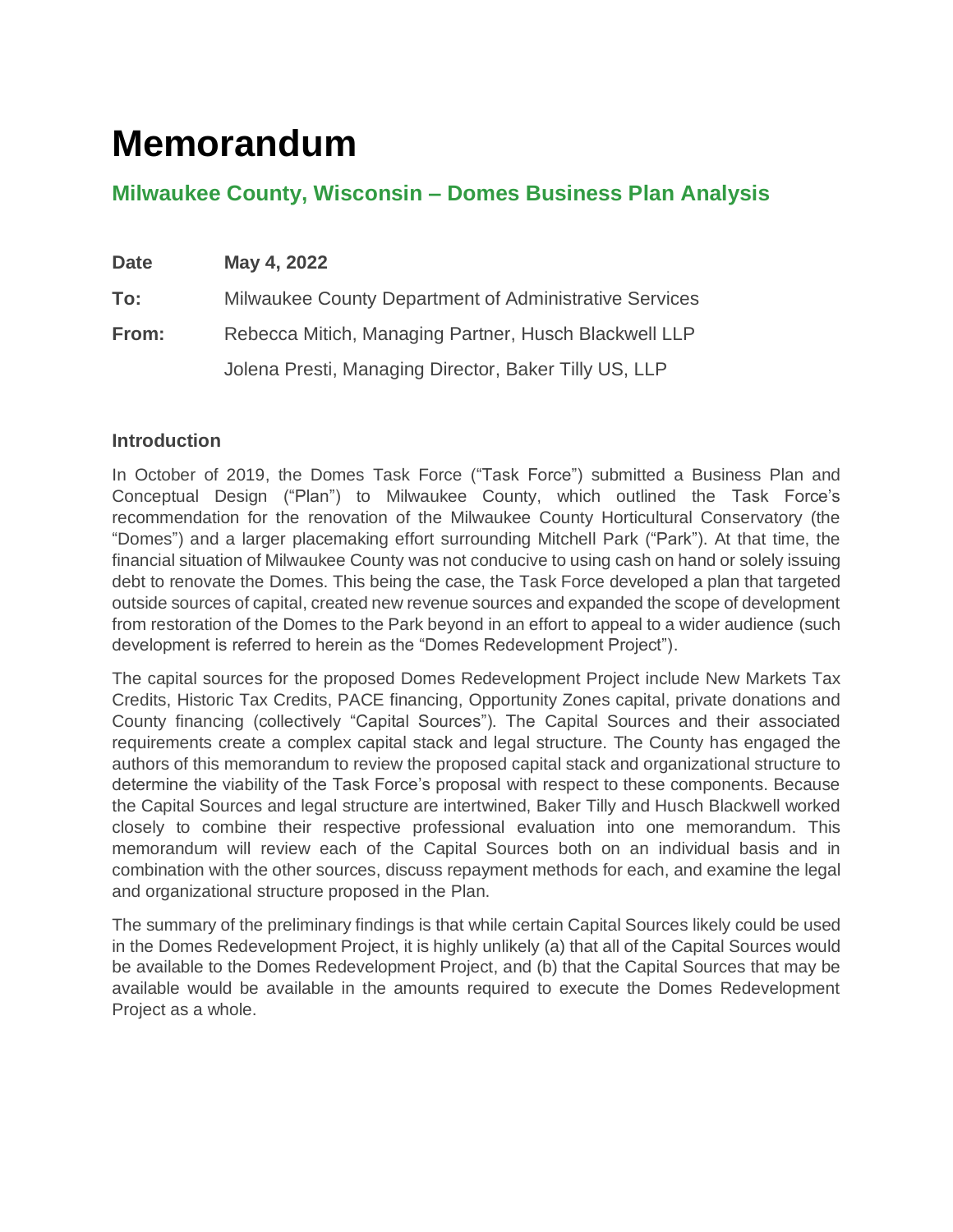## **The Plan**

The Plan proposes doing much more than simply renovating the Domes. It proposes turning the Park into a destination and creates a model that includes more revenue generating activities in hopes that the Park will become self-sustaining. The Domes Redevelopment Project includes rehabilitating the Domes and creating the 'Mitchell Park Learning, Wellness and Horticulture Campus', which would house workspace for classrooms, learning labs, outdoor areas for summer camps, research space, a wellness clinic and more.

The Plan proposes a total funding need of \$66 million for the Domes Redevelopment Project, though we note that there are various components of the Domes Redevelopment Project that are not included in this initial figure (page 55 of The Plan.) The funding sources used to fill the \$66 million gap include Historic Tax Credits (HTC), New Markets Tax Credits (NMTC), Opportunity Zone (OZ) capital, Property Assessed Clean Energy (PACE) financing, a private sector capital campaign, and County bond financing. The breakdown of the funding amount for each portion of the stack can be seen below in figure 1.

| Figure 1. Capital Stack proposed in 2019 Business Plan |              |  |  |  |  |  |
|--------------------------------------------------------|--------------|--|--|--|--|--|
| <b>Historical Tax Credits</b>                          | \$7,000,000  |  |  |  |  |  |
| <b>New Market Tax Credits</b>                          | \$15,000,000 |  |  |  |  |  |
| <b>Opportunity Zone Investment</b>                     | \$12,000,000 |  |  |  |  |  |
| PACE Loan                                              | \$5,000,000  |  |  |  |  |  |
| Private Sector Capital Campaign                        | \$13,500,000 |  |  |  |  |  |
| County - Bond Financing                                | \$13,500,000 |  |  |  |  |  |
| <b>Total</b>                                           | \$66,000,000 |  |  |  |  |  |

*The chart above shows the breakdown of the Capital Stack as shown in the Plan.*

In support of the Domes Redevelopment Project and the proposed capital stack, the Plan proposes the creation of various legal entities with various responsibilities. Additional discussion of these entities is provided in a June 13, 2019 Task Force power point titled "Task 1 Summary Recommendations and Update from May 7 Presentation" (the "PowerPoint") and the document entitled "Assumptions Informing the Business Plan and Conceptual Design Report to Milwaukee County Mitchell Park Domes Task Force Addressing Questions from the DPRC" ("Summary of Assumptions"). The proposed entities and their roles are summarized as follows:

- **Mitchell Park and Domes Conservancy** ("Conservancy"). The proposed Conservancy is a fund development, fiscal management and operational entity whose board has 15 to 30 members made up of County Supervisors, equity investors, representatives from partner organizations and service providers, and members elected by the Conservancy. According to the Summary of Assumptions, it is a  $501(c)(3)$  "responsible for managing County assets and services and for working together with the County in operations." The specific duties proposed for the Conservancy are set out on page 72 of the Plan. Additionally, the Conservancy will support the Friends of the Domes ("Friends"), accepting gifts of \$250 and above, while smaller gifts go to Friends.
- **Mitchell Park Partners LLP** ("MPP"). MPP is proposed to manage programming and educational partnerships within the Park. The Plan contemplates that MPP will make payments to the Conservancy in exchange for the provisions of "utilities, maintenance,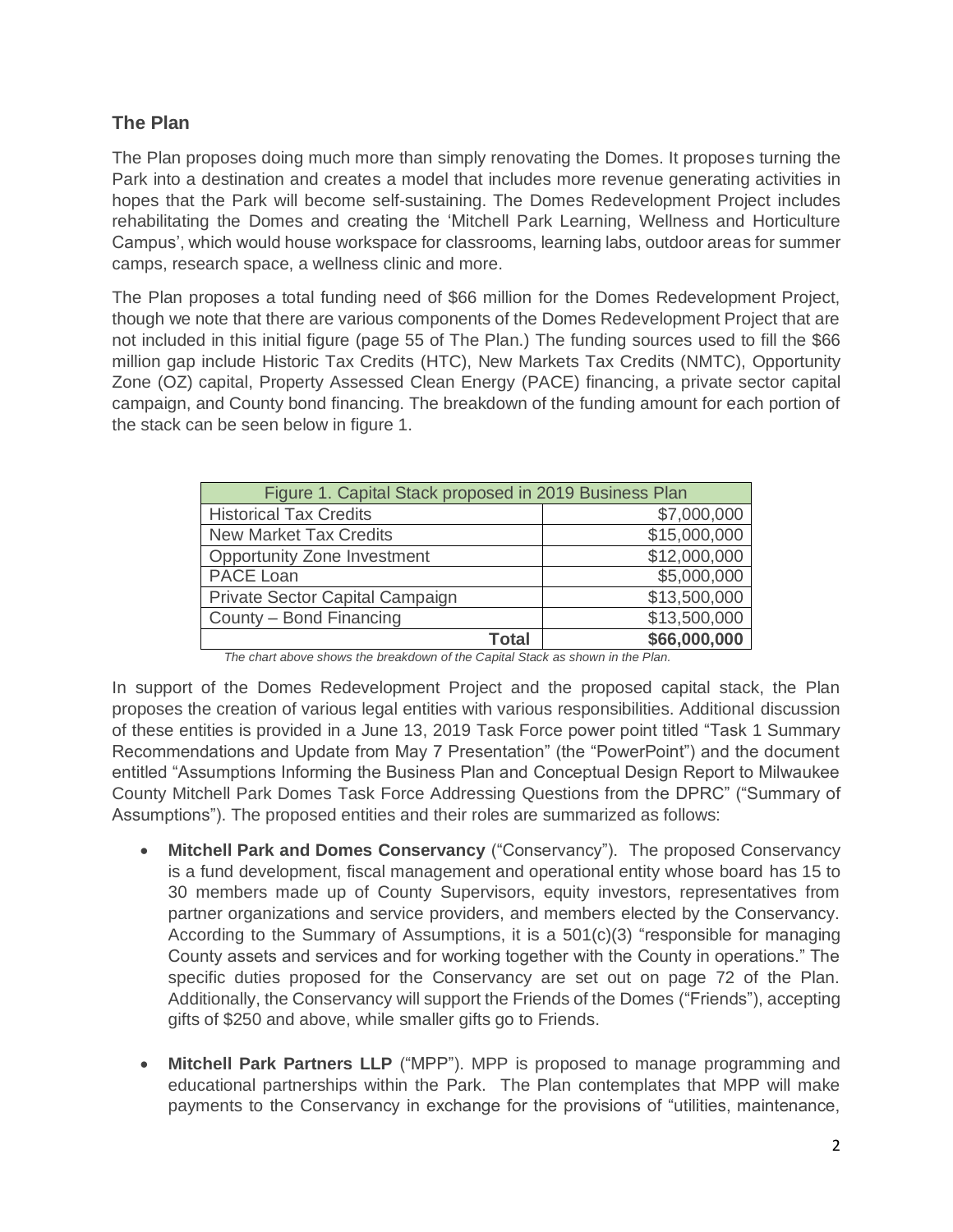marketing and service population synergies" that the Conservancy will provide to MPP. MPP is also positioned as "less capital intensive or risk intensive than [the Conservancy]". It will "maintain long-term shared equity investment partnerships to further the Park's missions and that of its mission-aligned partners, in areas of conservation, health, education and community economic development."

- **Domes Services Corporation** ("DSC"). DSC is proposed to manage the enterprise elements of the Park and Domes (Plan, pg. 7). It provides "exhibit design and fabrication, events and food services sub-leases and operations, retail, floral design and other services". It is also positioned as an "entrepreneurial start up revenue center for the Park" (Plan, pg. 72).
- **Historic Domes LLC** ("Historic Domes"). Historic Domes is identified in the Summary of Assumptions as the proposed developer of the Domes Redevelopment Project. The Summary of Assumptions assumes that there will be an agreement between Historic Domes and the County pursuant to which Historic Domes is responsible for the redevelopment of the Domes and Park/buildings.

Other than references in the Summary of Assumptions to the need for "agreements" between the County and these entities and, in some cases, between and among the entities themselves, there is little detail in the Plan and the supporting documents relating to the assets and liabilities of each of these entities or the flow of funds between these entities and from these entities to the County. As it relates to the Capital Sources, it is unclear which entity the Plan conceives as being primarily liable for the debt portions of those Capital Sources; which entity, in the case of Opportunity Zone capital, would serve as the Qualified Opportunity Zone Business; or which entity, in the case of Historic Rehabilitation Tax Credits, would incur Qualified Rehabilitation Expenses.

### *Capital Stack Analysis*

### *Historic Rehabilitation Tax Credits (HTC)*

*Overview*: HTC are intended to help the funding of rehabilitation or re-use projects on structures listed on the National Register of Historic Places or certified as contributing to a registered historic district. The total benefit of the tax credits is generally equal to 20% of qualified rehabilitation expenditures ("QREs") for federal credits and 20% of QREs for state credits up to \$3,500,000, totaling a maximum of 40% of qualified rehabilitation expenditures. QREs are broadly defined but do not include expenditures relating to additions onto or expansions of historic structures. Other requirements for receiving the credits are (i) that the project meet the "substantial rehabilitation test", which means that the QREs made in either a two- or five-year period exceed the adjusted basis of the historic structure, (ii) that the historic structure was placed in service prior to rehabilitation, and (iii) that depreciation is allowable with respect to the historic structure. All rehabilitation must be done to the Secretary of the U.S. Department of the Interior's standards, and the building must be used for income purposes after rehabilitation.

HTCs are generally not granted to tax exempt entities or governments. Exceptions to this rule are provided if the tax-exempt entity is using the historic structure in a manner that makes it subject to the unrelated income rules of Internal Revenue Code Section 511, or if the historic structure is leased to a tax-exempt entity provided that the property is not deemed "tax-exempt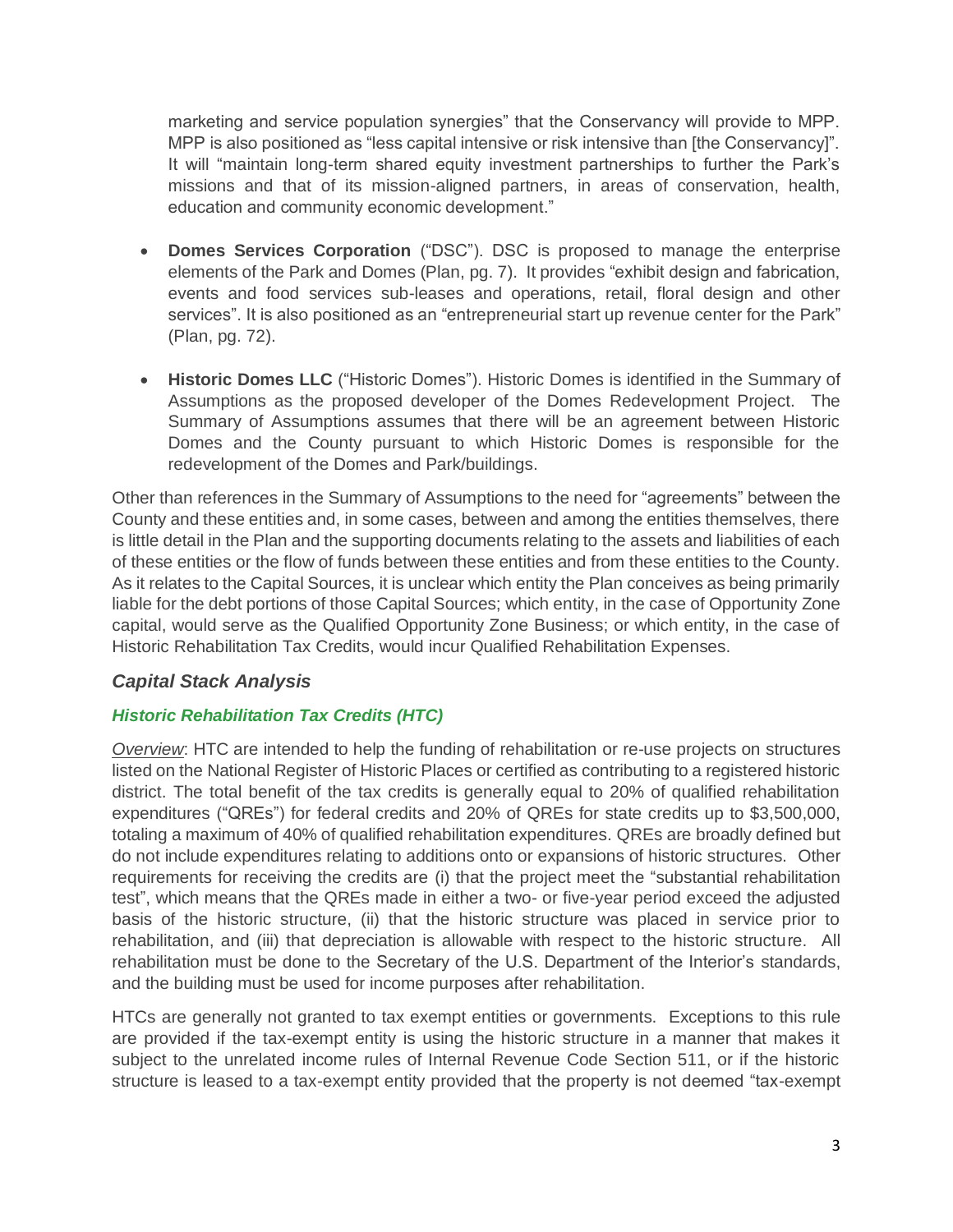use property". Additionally, a tax-exempt entity could lease the property to a for-profit entity that incurs the QREs to the property and then (under certain conditions) takes the tax credits.

*Plan Proposal*: The Plan proposes \$7 million worth of the total funding come from HTCs, which are to be received in year 1 of the Domes Rehabilitation Project. Although the graph on pages 64 and 65 show the funding coming in during year one, there is a statement on pages 67 and 68 of the Plan about HTCs not being released until the building is in service. As stated in the Plan, this would require bridge financing for the construction/rehabilitation phase. It's assumed the credits are received upon building opening and then capitalized.

To receive the HTCs, the Domes would have to be added to the National Register of Historic Places. A draft application is included as an exhibit to the Plan. HTCs would then be used to help fund the repair of the Domes themselves, the total cost of which is estimated at \$30 million.

*Preliminary Findings*: The use of HTCs as laid out in the Plan is possible, but there are several structuring hurdles that could cause issues.

- **Placement on National Register**. We feel it is reasonable to anticipate that the Domes would qualify for listing on the National Register of Historic Places.
- **Planned Amount**. If the total cost of rehabilitating the Domes is projected to be \$30,000,000 it is likely that a significant portion of this will be QREs, though without a breakdown of that \$30,000,000 we cannot be certain of the exact proportion. For the sake of this Memorandum, we will assume that 90% of the total expenditures are qualified rehabilitation expenditures. This would mean that the project could generate \$5,400,000 in federal HTCs and another \$3,500,000 in state HTCs (20% of \$27,000,000, subject to the state cap) for a total possible credit of \$8,900,000. Because a likely structure would involve an investor purchase of the HTCs (discussed in more detail below), the total benefit to the project will be reduced to reflect investor pricing. If we estimate investor pricing at  $$0.800<sup>1</sup>$  per credit, we obtain a total benefit to the project of \$7,120,000. This being the case, \$7,000,000 appears to be a reasonable estimate of the HTC benefit to the project.
- **Organizational Structure**. The Plan is silent as to the party incurring the QREs and the party taking the tax credits. In addition to the general unavailability of HTCs to tax-exempt entities, neither the County nor the Conservancy, which is planned as a 501(c)(3), would be able to use the HTCs because they have no tax liability to offset. This being the case, it is likely that a new, for-profit entity ("FPE") would need to be created to bring in a federal HTC investor. The federal HTC investor would typically be a 99% member of this new FPE with the 1% member being related to the County or Conservancy. There are various means by which the state HTC investor could come into the project but they would generally also become a member of the FPE or a member of a member of the FPE. The FPE would likely need to have a long-term lease for the Domes (not less than 39 years after completion of the rehabilitation), enabling it to incur the QREs and claim the HTCs. While there are different ways to structure entities so that the project can benefit from HTCs, it is far more complicated than simply applying for placement on the National Register and then monetizing the tax credits.

 $1$  This credit price was taken from a recent HTC/NMTC transaction. Credit pricing fluctuates based on the project, the strength of the sponsor and market forces, and could be higher or lower than the amount referenced here.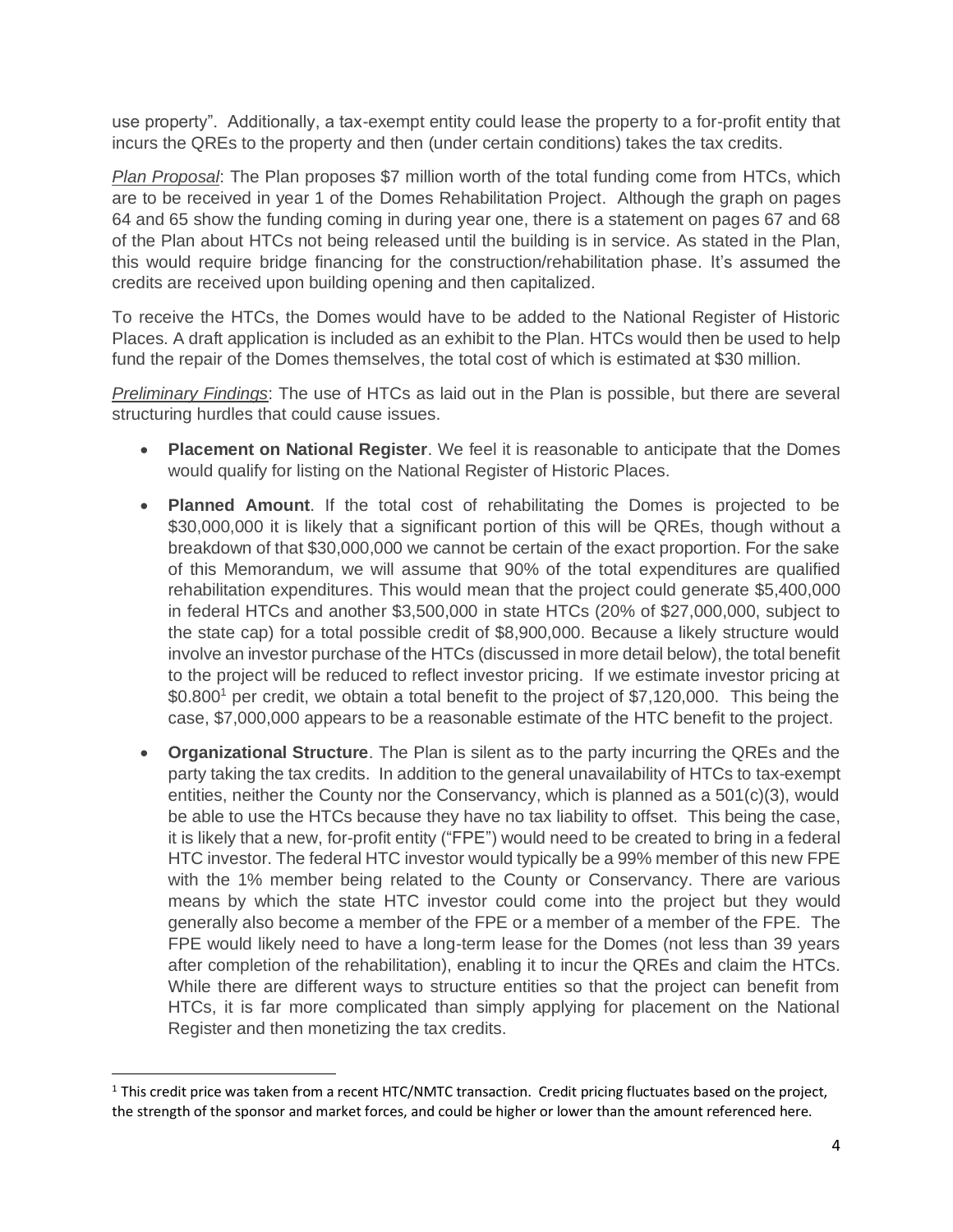• **Timing**. The Plan anticipates that the HTCs will be taken the year the project is placed in service. In actuality, HTCs are taken over five years, beginning on the date the Project is placed in service. The impact of this extension on a project that is monetizing the HTCs is lower investor pricing. Regardless, the project will require a bridge loan to monetize the tax credit investor equity at the commencement of the rehabilitation. This loan would be repaid from investor equity as it comes into the project (typically in tranches through the course of reconstruction).

#### *New Markets Tax Credits (NMTC)*

*Overview*: New Markets Tax Credits are federal income tax credits used to encourage private investment in low-income communities. A community development entity (CDE) must apply through a competitive process for an NMTC allocation from the Community Development Financial Institutions Fund, a division of the U.S. Treasury Department. A project seeking NMTCs needs to bring together at least one CDE with an NMTC allocation from which it can receive a sub-allocation, one NMTC investor and generally one debt provider to leverage the NMTC investor's equity and take advantage of the full amount of the NMTC sub-allocation. Just as obtaining an allocation is highly competitive for CDEs, attracting a sub-allocation, investor and debt provider can be extremely challenging for a project. CDEs and investors typically look for projects in "severely distressed" census tracts rather than just low-income census tracts. Additionally, both CDEs and investors are often looking for projects that result in job creation or new services to the community.

Projects that successfully obtain an NMTC sub-allocation and investor and are able to line up either a leverage debt provider or otherwise raise a source of leverage funds receive, in essence, two loans that are generally at below market interest rates and are interest only for the first seven years. The first loan represents the leveraged debt and the second loan represents the tax credit equity. The total amount of the loans is generally just under the total amount of the sub-allocation the project receives. At the end of seven years, generally speaking, the loan representing the tax credit equity is forgiven and the loan representing the leveraged debt is refinanced.

*Proposed Use*: The Plan proposes \$15 million from NMTC which will be used to support the workforce development and new quality jobs created by the enterprises listed in the Plan. Per pg. 78 of the Plan, the NMTC would be deployed as a seven-year loan on roughly \$11 million, with the final payment of \$6.7 million in the seventh year. The Plan assumes that the remaining balance of the NMTC loan is refinanced at the end of seven years. The Plan contemplates that \$3,150,000 of the NMTCs would be used for working capital expenses to address moving plants and ramping up new partnership and enterprise subsidiaries (Plan, pg. 59).

*Preliminary Findings:* The use of NMTCs for the Domes Redevelopment Project is possible; however, there are significant challenges to accessing this incentive and the Plan does not correctly characterize the use and repayment of the NMTC proceeds.

- **Qualifying Census Tracts**. The Domes and the Park are located in a census tract characterized as "severely distressed". This is a threshold qualification matter for NMTC financing.
- **Securing a Sub-Allocation**. Unlike HTCs that are available to the project so long as the project meets the technical requirements of the tax credits, NMTCs are highly competitive. While the Plan seems to contemplate that the NMTCs will be secured before the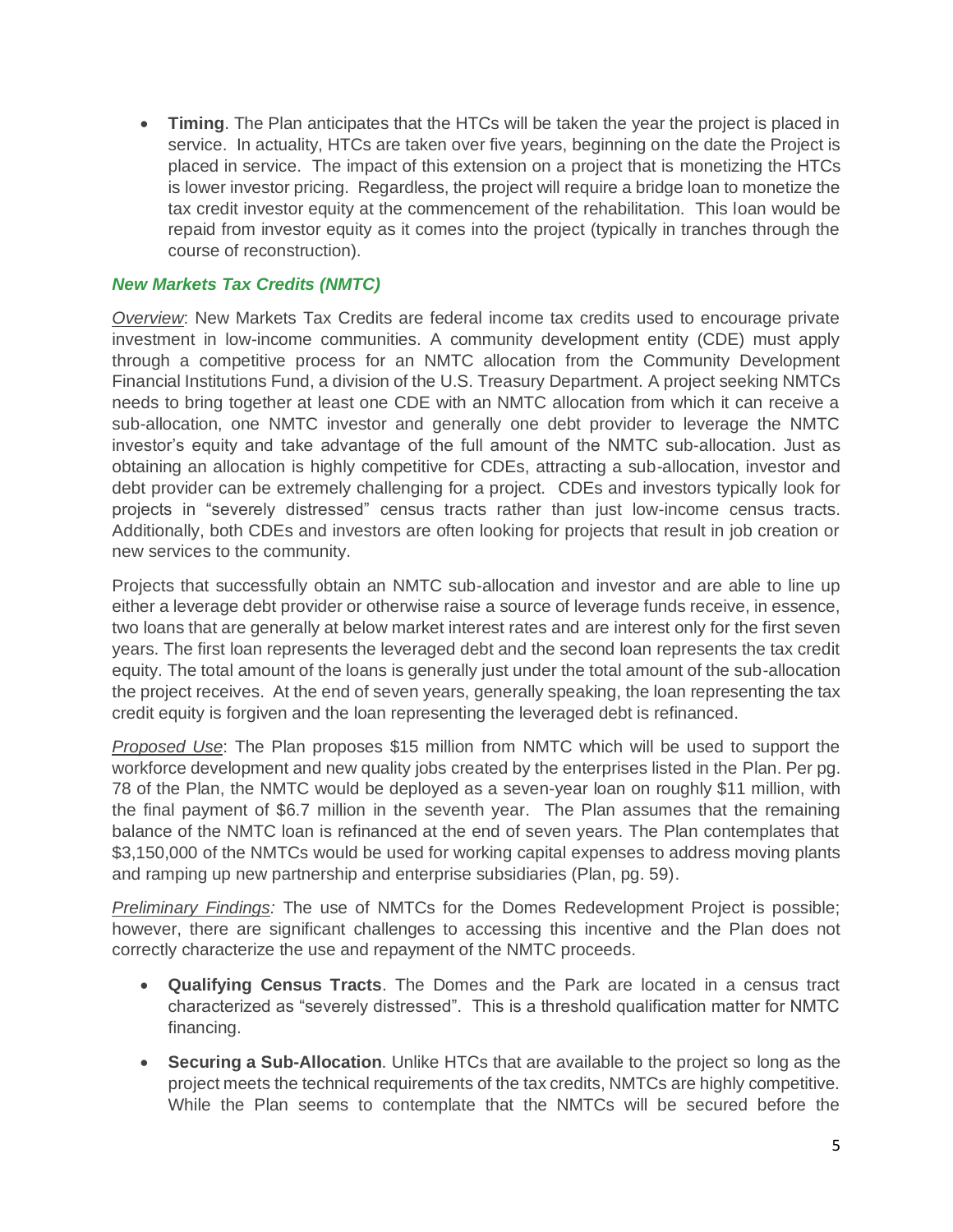partnerships and revenue generating activities are in place, CDEs, NMTC investors and leveraged debt providers will want to see that the revenue sources required to pay debt service on the NMTC loans and to position the project for refinancing after the end of the seven-year interest-only period are known and committed. Generally, this would mean subleases with service providers, contracts with restaurant operators, management companies, etc. are in place. It is also important to note that even a fully structured Domes Redevelopment Project will compete with other worthy projects for an NMTC suballocation. The Plan promises 300 new jobs by the time the Domes Redevelopment Project is complete, but these jobs may be low wage service-type jobs. NMTC investors are looking for projects that will retain or create jobs with a living wage and benefits, with a high school degree or equivalent requirement that would provide opportunities to provide a significant impact in underserved communities. The Domes Redevelopment Project is unlikely to obtain an NMTC sub-allocation in any amount until it is fully-structured and its partnerships and revenue sources are committed. Even with that in place, however, the Domes Redevelopment Project will still have to compete with other impact projects, meaning that there is no guaranty that an NMTC sub-allocation will be secured.

- **Repayment Terms**. As noted in the Plan, the NMTC loans are interest only for the first seven years. Unlike the Plan, however, interest is paid on the full amount of the NMTC loans during that period (likely to be just under \$15,000,000 for a \$15,000,000 allocation not on only \$11,000,000 of the total). This increases the projected carrying cost of the NMTC loans.
- **Working Capital Expenses**. The Plan states that approximately \$3,000,000 of the NMTC financing will be used for working capital. While it is correct that NMTC financing can be used for working capital expenses in the qualified census tract, any such funds would generally be required to be expended with twelve months of the NMTC closing. It is highly unlikely that the Domes Redevelopment Project would be able to absorb that much working capital in such a short amount of time when the majority of the operations will not have begun. It is far more likely that NMTC financing would be used on construction expenses, either for the Domes renovation or the new and expanded portions of the Domes Redevelopment Project.
- **Organizational Structure**. The Plan does not discuss what entity would be the borrower under the NMTC loans or what entity would guaranty the loans. The borrowing entity would have to have an interest in the subject property—either outright ownership of the Domes and the affected areas of the Park or a leasehold interest. It is also highly likely that the NMTC loans would need to be secured by a mortgage on that ownership or leasehold interest. Unlike HTCs, 501(c)(3)s commonly obtain NMTC financing, which means that the Conservancy could potentially serve as the borrower so long as it held an interest in the property. This, however, raises structuring issues with HTCs.

### *Opportunity Zone Investment (OZ)*

*Overview*: Opportunity Zone Investment is a way for investors to defer capital gains taxes through 2026 by investing them into a Qualified Opportunity Fund ("QOF") that then invests in qualifying projects or businesses in designated communities called Opportunity Zones (such projects or business are known as Qualified Opportunity Zone Businesses ("QOZBs")). In addition to tax deferment, Investors who hold their investments in a QOF for ten years or more (assuming the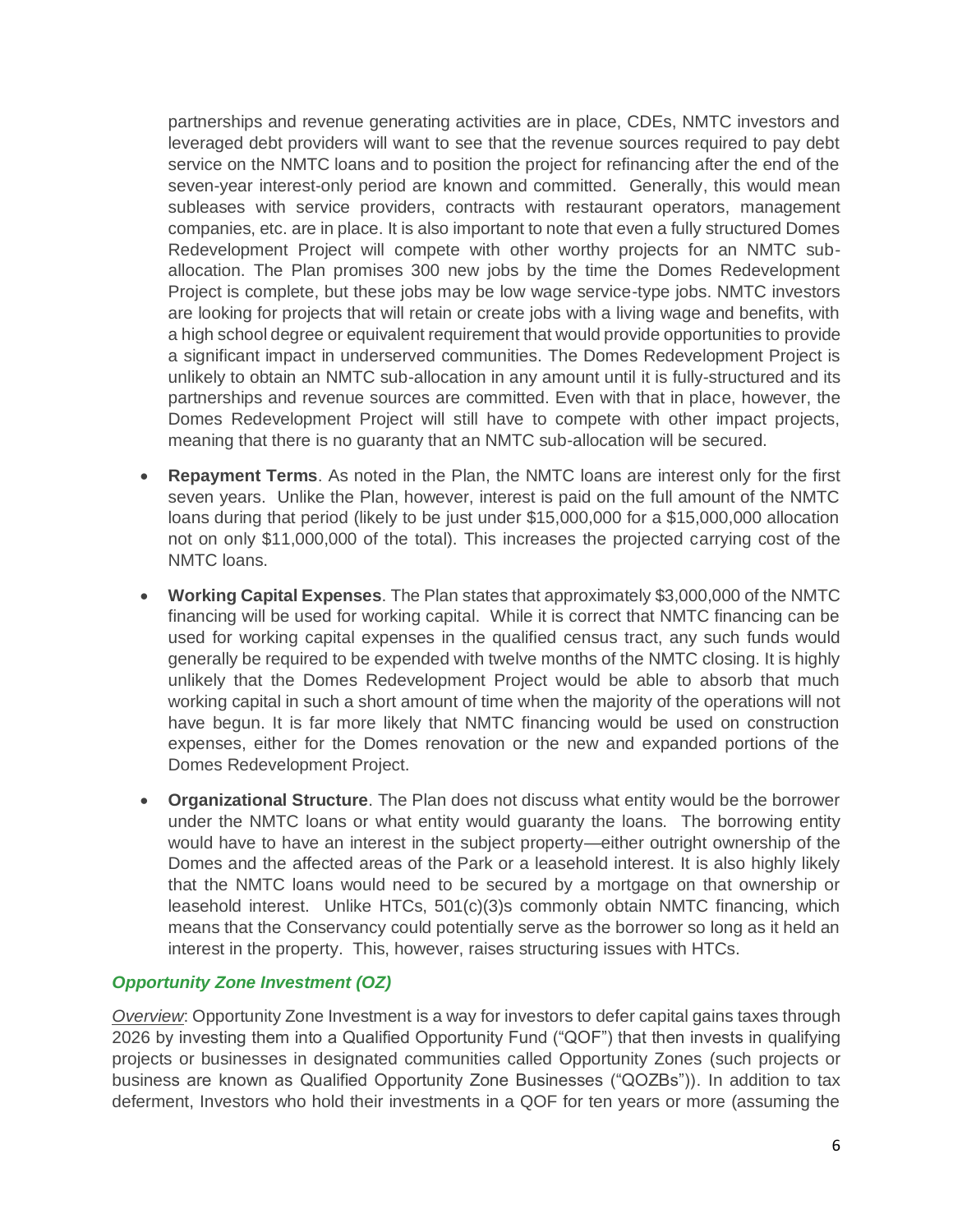QOF correctly maintains its investment in QOZBs), upon exit from the QOF will realize any appreciation on that investment tax-free. This incentivizes investors to find the best return on their investment in addition to simply deferring capital gains.

*Proposed Use*: The Plan includes \$12 million of OZ investment in the capital stack. This is to be achieved by the newly created Conservancy launching a QOF as soon as possible. The Plan assumes that all \$12 million would be received within the first year. The Plan references the repayment of OZ investments at the end of ten years (Plan, p. 78). The repayment revenues are to come from net operation income generated by the enterprise activities.

*Preliminary Findings:* While the Domes Redevelopment Project could qualify for Opportunity Zone Investment, the OZ scenario proposed in the Plan is unlikely to be successful.

- **Qualifying Census Tracts**. The Domes and the Park are located in a census tract that has been designated as an Opportunity Zone. This is a threshold qualification matter for Opportunity Zone Investments.
- **Timing**. The Plan called for the full \$12,000,000 of OZ investment to be made prior to December 31, 2021. Had investments been made prior to that date, investors would qualify for what is generally a 10% forgiveness of the amount of capital gains taxes they would have paid had they not invested those gains in the QOF. This incentive to invest in QOFs is no longer available to investors, thus reducing the benefits of OZ investments to only deferral through 2026 and tax-free appreciation after a ten-year hold. The loss of the partial forgiveness component will likely decrease the interest of Opportunity Zone investors in the Domes Redevelopment Project.
- **Investor Appetite**. OZ Investors are generally looking for projects that are going to provide for double digit returns on their investments. A typical QOF might promise an annual preferred return of 6% with an IRR at the end of the ten-year hold period of 12% to 18%. The critical factor for OZ investors is generally the ability of the investment to appreciate over time. This is even more critical when, as discussed above, the partial tax forgiveness element of the OZ program is no longer available. When looking at the Domes Redevelopment Project through the lens of an OZ investor, it is difficult to see where that appreciation or growth will occur. Is it reasonable to think that a restaurant or other forprofit business at the Domes or the Park will increase in value sufficiently to achieve the returns from competitive OZ investments? If the real estate portion of the Domes Redevelopment Project could be structured such that a QOF could own an interest in the entity that owns or leases the real estate, is it reasonable to believe that the real estate would increase in value? Without further information, the answer to these questions is likely no. This means that for investors who want to see their investment grow in value over time, the Domes Redevelopment Project is unlikely to be a good investment. If this is the case, the Domes Redevelopment Project will have a very difficult time raising OZ capital in any amount.

It is also important to note that Opportunity Zones investors only benefit from the program if they are investing capital gains. While it is certainly possible that investors could sell stocks or some other asset for the purpose of investing into the QOF, a more typical OZ investor would be a taxpayer who finds himself or herself with gains and seeks to invest those gains to benefit from the program. This means that the universe of available dollars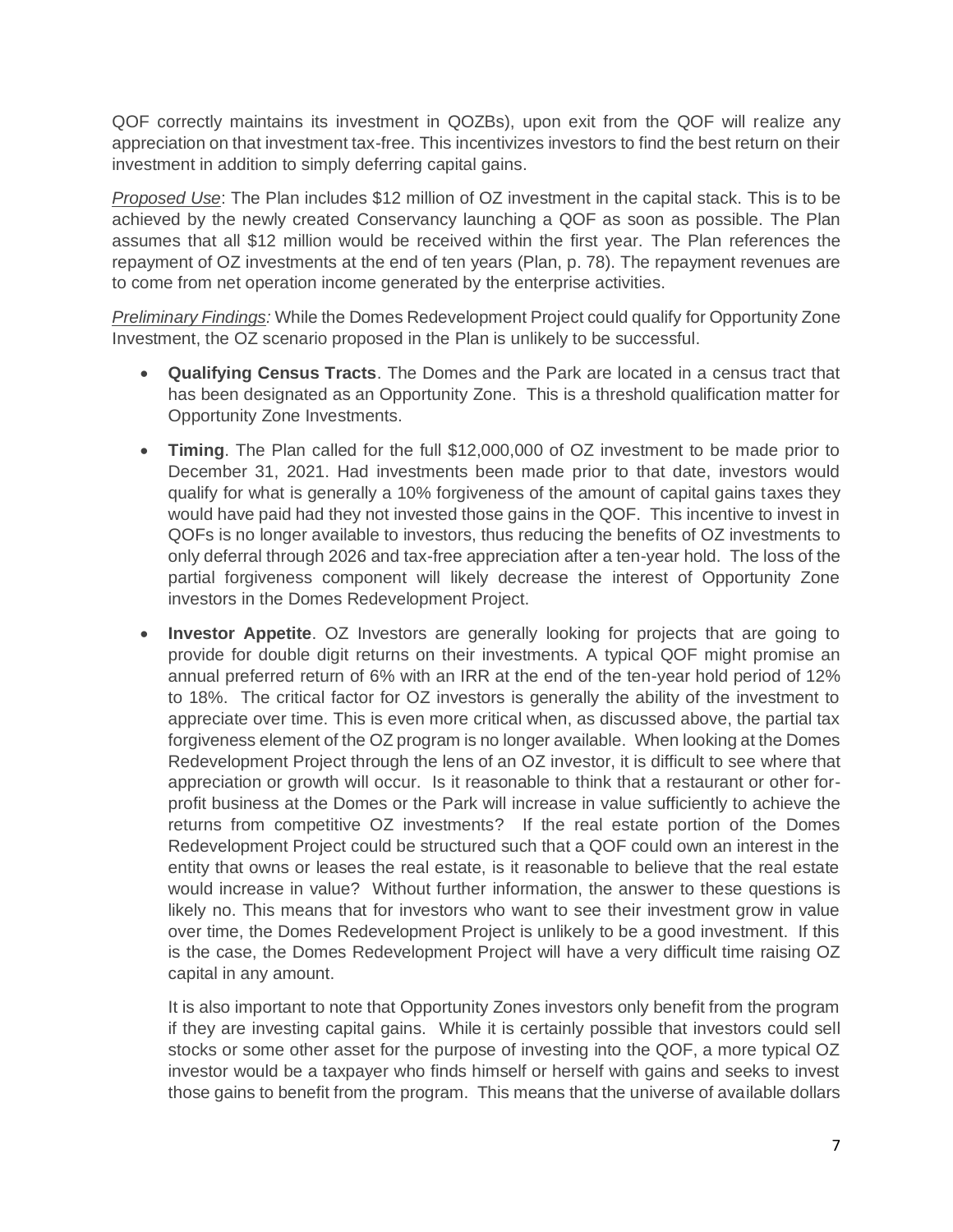to be invested in a QOF is generally more limited than those available for non-OZ investments. Additionally, investors have less control over the timing of those investments because the realization of capital gains is tied to disposition of an asset, which may not occur when or how desired for the purposes of the project. These factors cast further doubt on the availability of OZ investments in the amounts (or even close to the amounts) proposed in the Plan.

- **The Exit.** One of the most important questions any OZ investor will ask of a project is how the investor will exit out of the project at or after the end of ten years. An exit would typically be accomplished either through a buy-out of the investor or through the sale of the asset and a liquidation. In the case of the Domes Redevelopment Project, it is highly unlikely that the Domes or the portion of the Park included in the Domes Redevelopment Project would be sold. If the OZ investment is in an operating business at the property, the business could be sold, but the long-term plan for the Domes Redevelopment Project is likely that the partners will stay in place. The Plan suggests that the investors will be repaid, which appears to contemplate a buy-out from the business that is the recipient of the OZ investment. While this is certainly possible, ensuring an exit after ten years for any OZ investor would be a significant burden on the Domes Redevelopment Project.
- **Organizational Structure**. Opportunity Zone investments require that the investor invest in a QOF that then invests in a QOZB. The Plan provides no specifics around who would organize and manage the QOF or what entity (or entities) would be the QOZB. A QOF is simply a partnership or corporation that is organized to serve as a Qualified Opportunity Fund. The County could organize a QOF and solicit private funds for investment, though it should be noted that soliciting investments in a QOF is subject to securities laws and requires disclosures and the filing of exemptions from registration (if available). Additionally, a QOF that is holding \$12,000,000 in private investment must manage those investments—a role that is unaccounted for in the Plan. The QOZB could be (i) a real estate entity that leases and improves the Domes or other areas of the Park included in the Domes Redevelopment Plan, and then sub-leases those areas out to operating companies; (ii) an operating entity such as a restaurant or event venue that leases an area in the Domes or the Park, improves the area and operates its business from that area, or (iii) an operating entity that leases an already improved area and operates its business from that area. There are various requirements of a QOZB as well as prohibited acts with which any QOZB would need to comply. These organizational structures could be put into place to create an opportunity for OZ investors in the Domes Redevelopment Project but at much expense and with an added regulatory and administrative burden.

### *PACE Loan*

*Overview*: A property assessed clean energy (PACE) Loan is a mechanism for financing energy efficiency or clean energy improvements on property. The loans are sourced from the open lending market and secured through a voluntary PACE special charge, which acts as a lien on the subject property enforceable through the tax foreclosure process. PACE loans are tied to the property and not the owner; thus, if property is sold, the PACE special charge would remain on the property to be paid by future owners. Terms for PACE loans can be 20 years or more, tracking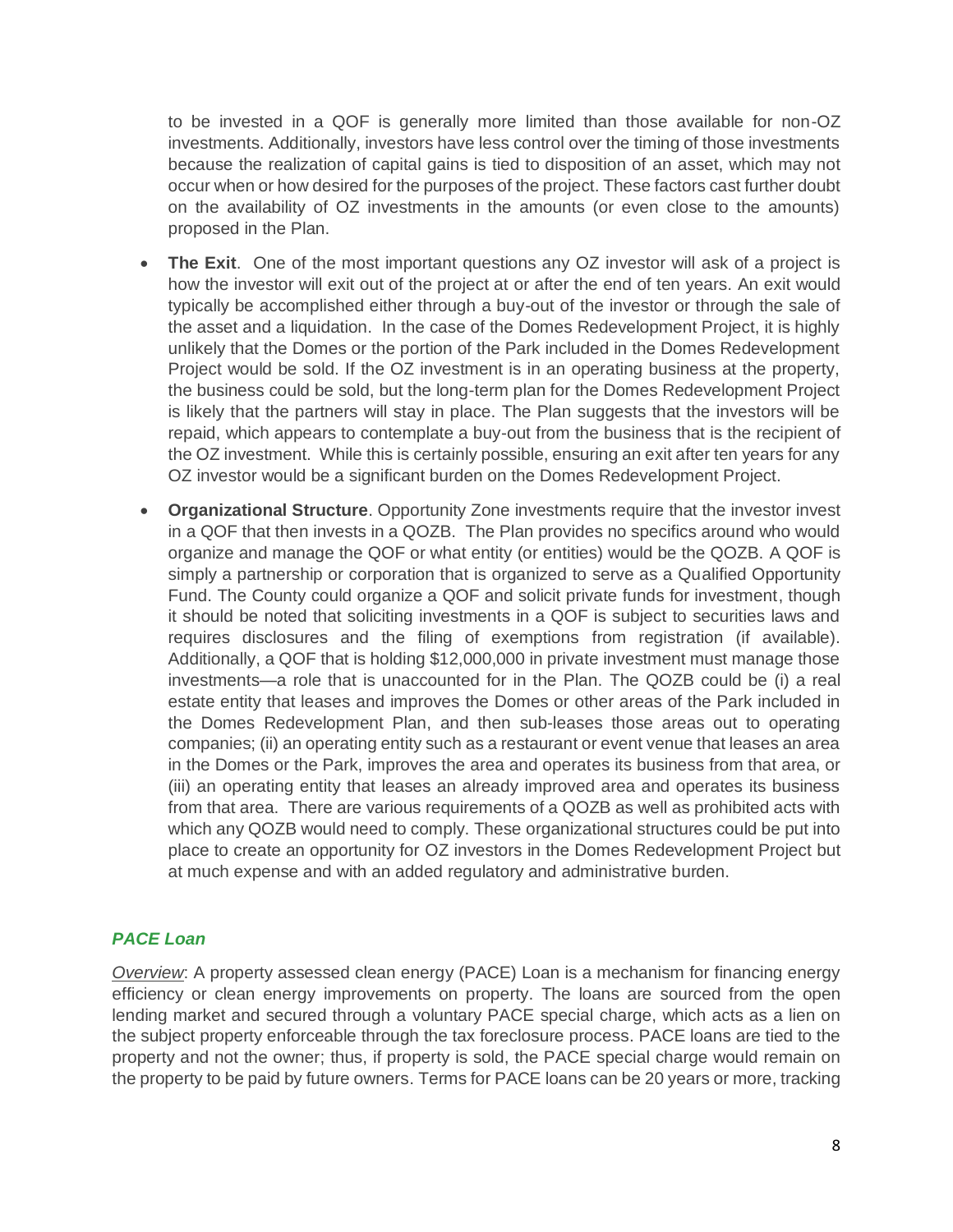to the useful life of the equipment purchased with the financing. Property owned by local, state or federal government is generally not eligible for PACE financing in Wisconsin.

*Proposed Use*: The Plan proposed receiving a \$5 million PACE loan. The Plan states proceeds would be used for renovation activities such as reglazing, installing energy efficient heating/cooling systems, and lighting systems.

*Preliminary Findings:* Public ownership of the Domes and Park make PACE financing an unlikely option.

- **Organizational Structure**. The Plan does not state which entity would secure the PACE financing. While the Wisconsin PACE statute is silent on the ability to place a PACE special charge on public property, the City of Milwaukee's PACE Financing Ordinance (304-26.5) specifically refers to private property and the City's PACE Program Guidelines state that PACE financing is only available to commercial properties including nongovernmental, tax-exempt properties. This would exclude the Domes and Park from eligibility for PACE financing. One solution might be to create a condominium structure allowing for private ownership of a portion of the property, but, in addition to the lack of political will to transfer the Domes or any other portion of the Park to a private entity, this would be a dramatic restructuring for a relatively small amount of financing.
- **Financing Amount**. By statute, PACE financing can only be used to finance a "brownfield revitalization project, or for making or installing an energy efficient improvement, a water efficiency improvement, or a renewable resource application." The amount of financing is based on the cost of these qualifying improvements. It is reasonable to assume that a \$60,000,000 project would have \$5,000,000 in eligible PACE improvements but the unique nature of the Domes Redevelopment Project means that there is no certainty in that amount without a PACE engineering study of the detailed project plans and specifications.

### *Private Sector Capital Campaign*

*Overview*: Private sector funds can come from a number of sources such as individuals or companies looking for a way to give back. These funds do not require repayment or a return on investment.

*Proposed Use*: The Plan proposed \$13.5 million worth of private sector funds coming in over a 4 year period (2021 – 2025), most of it flows in the first 2 years. The Plan also includes several naming opportunities for larger donations as well as a "campaign giving pyramid." The giving campaign is assumed to reach a pool of national donors and foundations that are not being approached for other Milwaukee-based fundraising campaigns.

The Plan also stipulated that during the consultants' analysis they found no interest in paying for just "fixing up" the Domes. Donor interest was focused on new programs and job creation.

### *Preliminary Findings:*

• **Organizational Structure**. The Plan anticipates that the Conservancy will be the entity that performs the capital campaign and raises private funds for the Domes Redevelopment Project. It is unclear whether the Conservancy would then contribute those funds to the County or would actually have an interest in the Domes, potentially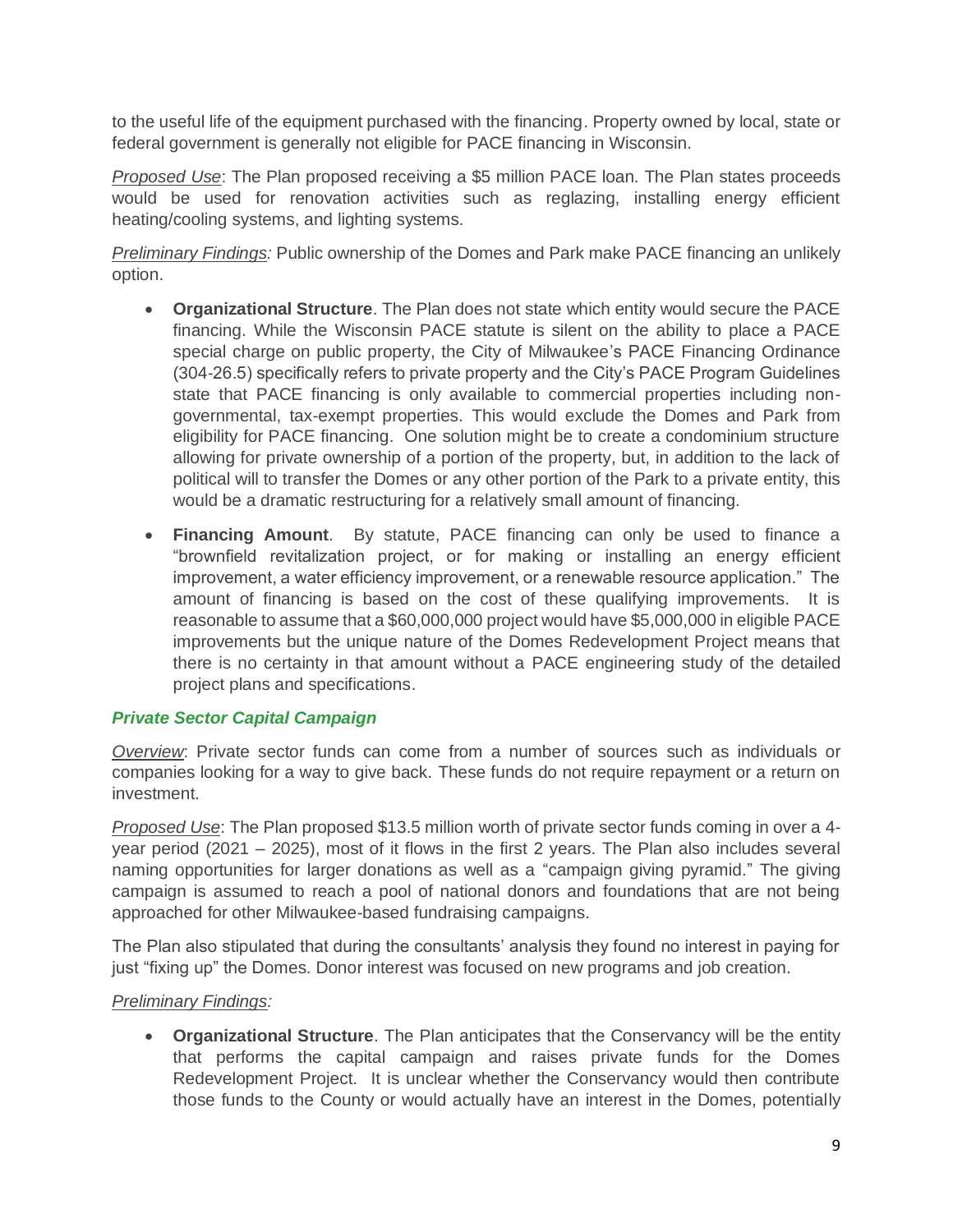through a long-term lease, that would allow the Conservancy to raise the private funds and direct their use.

• **Campaign Amount**. The Taskforce performed various focus groups with community partners to determine an estimated campaign amount. It does not, however, appear that this was a full capital campaign feasibility study. Any plan should include a full study before proceeding.

### *Bond Funds*

*Overview*: The Plan proposed \$13.5 million to come from the County in the form of bonds.

*Proposed Use*: The Plan proposed \$13.5 million to come from the County in the form of bonds. It is assumed that the funds are to be used for the renovation of the Domes themselves, but it is unclear. It is also unclear as to what type of bonds would be issued. There is mention of a general obligation bond, revenue bond, or a mix of both.

#### *Preliminary Findings:*

- **Organizational Structure**. Generally speaking, County bonding for construction projects is limited to public projects. Thus, in order to qualify for County funds, the Domes would have to remain under public ownership and control. Public ownership and operation of the Domes while qualifying the Domes for County funds, may disqualify the Domes from other funding sources discussed in this memorandum.
- **Financing Amount**. The Plan appears to back into the financing request from the County by first attempting to determine what might be available from other sources and then using the County to fill the remaining amount. There is no indication that the proposed \$13,500,000 was reached in conversation with the County or whether the County gave any indication of the availability of those funds for the Domes Redevelopment Project. The County has a finite amount of bonding capacity. Any decisions about use of the County's bonding capacity or priorities would be discussed by the Milwaukee County Board within the context of current market conditions, project priorities, and financial commitments.

### **Conclusion**

While certain Capital Sources likely could be used in the Domes Redevelopment Project, it is highly unlikely (a) that all of the Capital Sources would be available to the Domes Redevelopment Project, and (b) that the Capital Sources that may be available would be available in the amounts required to execute the Domes Redevelopment Project. OZ capital may be the most doubtful capital source. While it is certainly possible that some OZ capital could be raised to support the Domes Redevelopment Project, we find it highly unlikely that the total OZ funds raised would come close to \$12,000,000. Additionally, the fact that various Capital Sources require varied organizational structures means that pursuing one Capital Source may make it impossible to pursue another. This may be the case when we look at County bonding, which must support a public entity, and PACE financing which requires a non-public entity. Similarly, fundraising requires a 501(c)(3), but 501(c)(3)s are generally not eligible for HTCs. While each Capital Source may be available in some amount in isolation, we find it highly unlikely that all Capital Sources will be available in the amounts needed to pursue the Domes Redevelopment Project as envisioned in the Plan.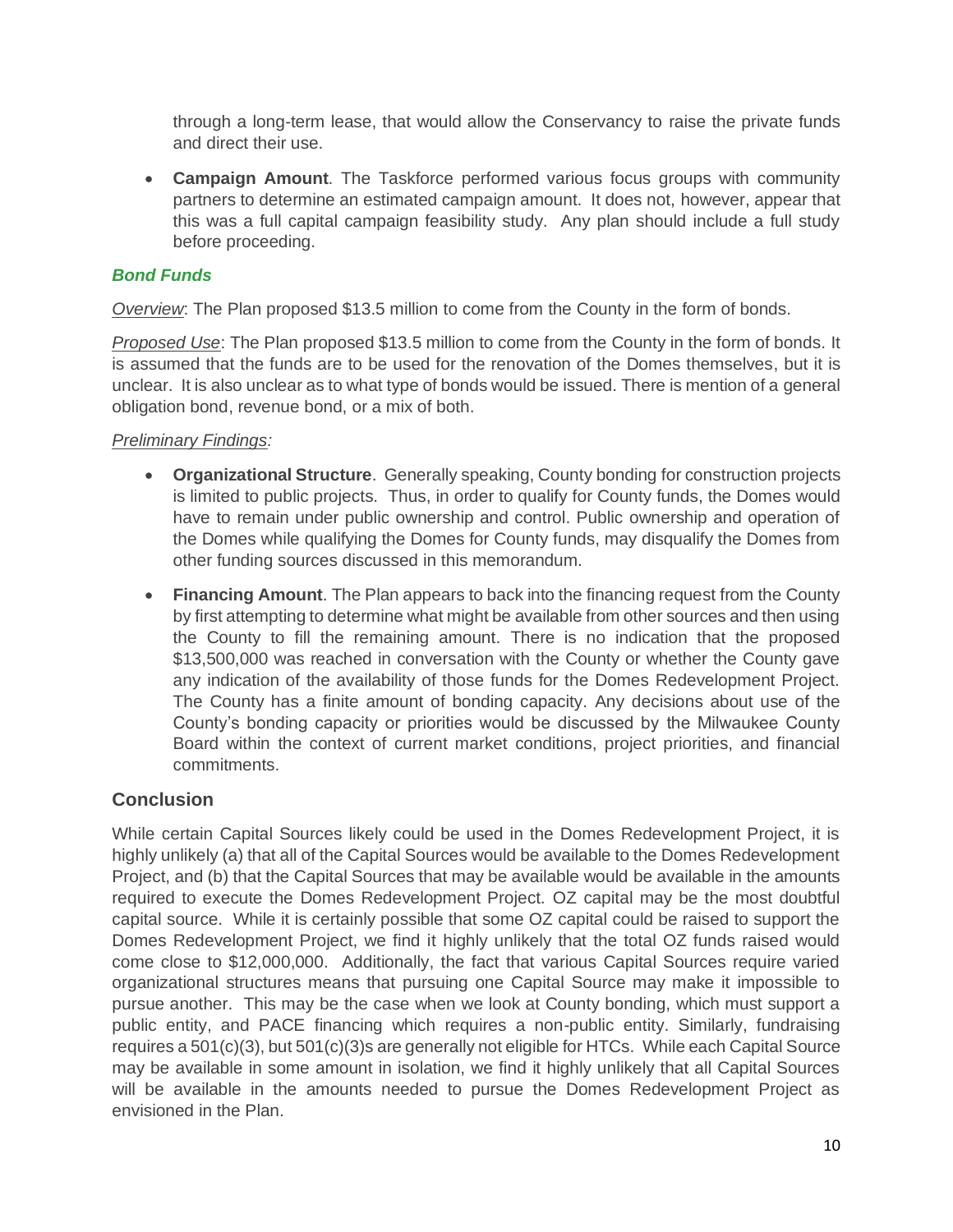#### **Next Steps**

While the Capital Sources set forth in the Plan are unlikely to support the Task Force's vision, the intention of this Memorandum is not to poke holes in the Task Force's work and then move on. Rather, we hope to set the County on a viable path to the restoration and maintenance of the Domes. To see this path requires a clearer picture of the following:

- The cost of the restoration of The Domes It is our understanding that the County expects to receive an analysis of the expense to repair and renovate the core structure of the Domes in the fall or early winter of 2022. Having a realistic budget for the essential work that needs to be done to restore the Domes (as well as the cost of ongoing maintenance) is critical and will serve as a basis for forward planning.
- Anticipated revenue from the Domes An analysis of the anticipated revenues set forth in the Plan was outside the scope of our work. Generally, however, the revenue assumptions in the Plan are unsupported by factual analysis. We would like to see a realistic projection of revenues from a fully restored facility based on historical data. The exploration of additional revenue sources and partnerships will be critical to the future of the Domes, but it's also important to understand what kind of debt service and operating costs the Domes will be able to confidently support upon restoration.
- Structure and initial leadership of a sponsor entity The Plan envisions several layers of entities and partnerships to achieve its service and revenue goals. We agree that a 501(c)(3) should likely be created to lead capital campaign efforts, and potentially take a leasehold interest in the Domes and serve as the obligor under any financing for the restoration of the Domes. The Milwaukee Public Museum's organizational structure is an example of how this might work. Alternatively, Friends of the Domes could step into this role, which would be a large expansion of the scope of that organization. In either case, if the County is unable to finance the entirety of the restoration, focusing on the formation and leadership of one organization that will lead the project going forward, in conjunction with the County, will be critical.

With these pieces in place, the County can meaningfully review the financing options in front of them. For example, if the total restoration budget was \$30 million, a simplified capital stack might be \$15 million in private contributions, \$5 million in NMTC equity (requiring a total NMTC allocation of \$20 million) and \$10 million in County bonding. In this scenario, the private contributions serve as the leverage for the NMTC investment, meaning that at the end of seven years, the Domes have no outstanding debt relating to the NMTC financing. With a realistic budget, a reliable revenue projection, and a plan for committed private-sector leadership in place, the County can reframe the Task Force's efforts into a viable and meaningful plan for the future of the Domes.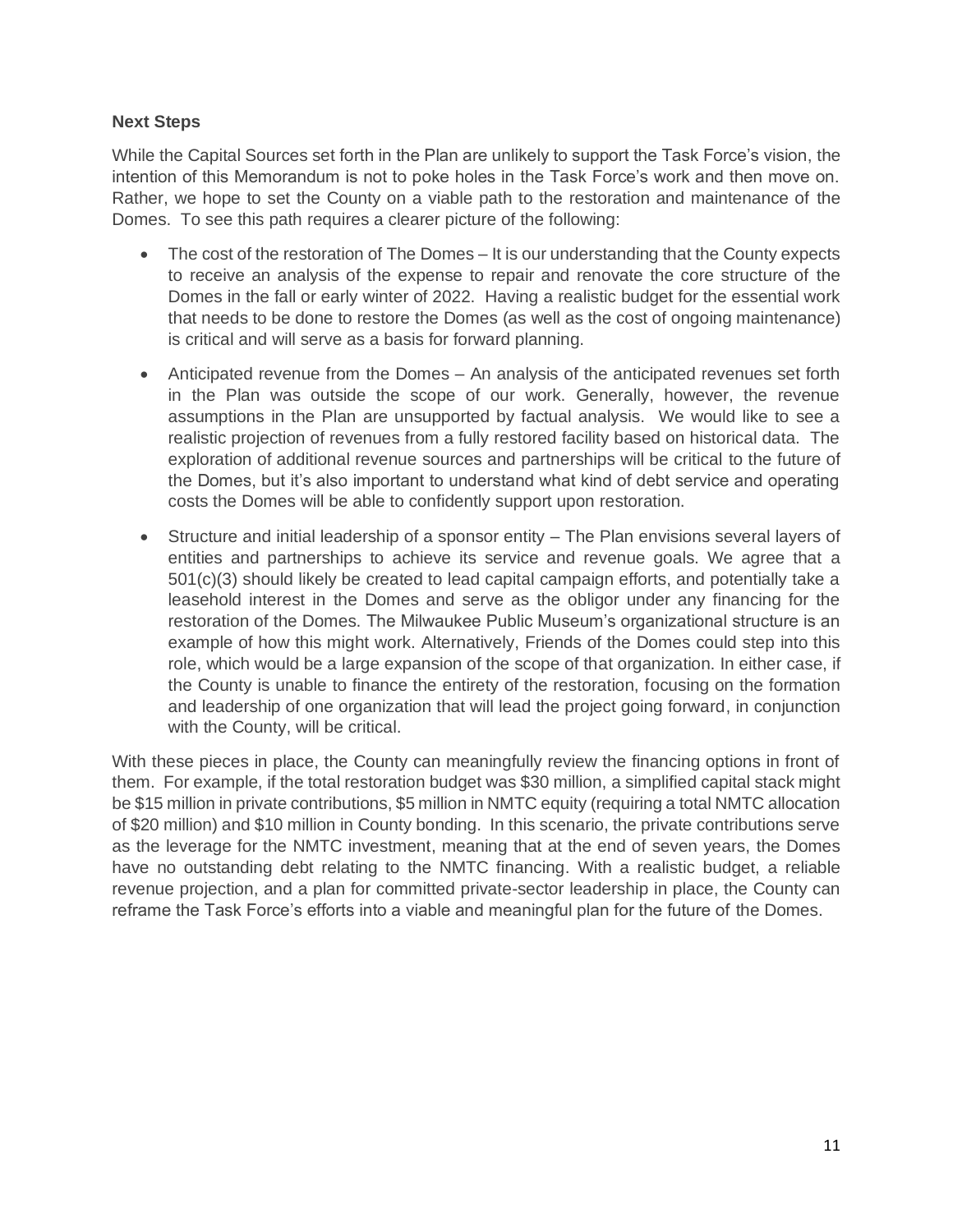# **Glossary – Key Terms**

Plan – Business Plan and conceptual Design presented to the County by The Domes Task Force in October 2019.

Domes Redevelopment Project – describes the renovation of the Domes, new revenue sources created, and the capital needed to do so.

Capital Sources – represents the multiple funding sources needed to complete the Domes Redevelopment Project. Includes NMTC, PACE, OZ Investment, HTC, and Private Donations.

- NMTC New Market Tax Credits
- OZ Opportunity Zone
- HTC Historic Tax Credits
- PACE Property Assessed Clean Energy
- Conservancy Mitchell Park Domes Conservancy
- MPP Mitchell Park Partners
- DSC Domes Services Corporation
- Historic Domes Historic Domes LLC
- QRE Qualified rehabilitation expenditures
- FPE For-profit entity
- CDE Community development entity
- QOF Qualified Opportunity Fund
- QOZBs Qualified Opportunity Zone Businesses